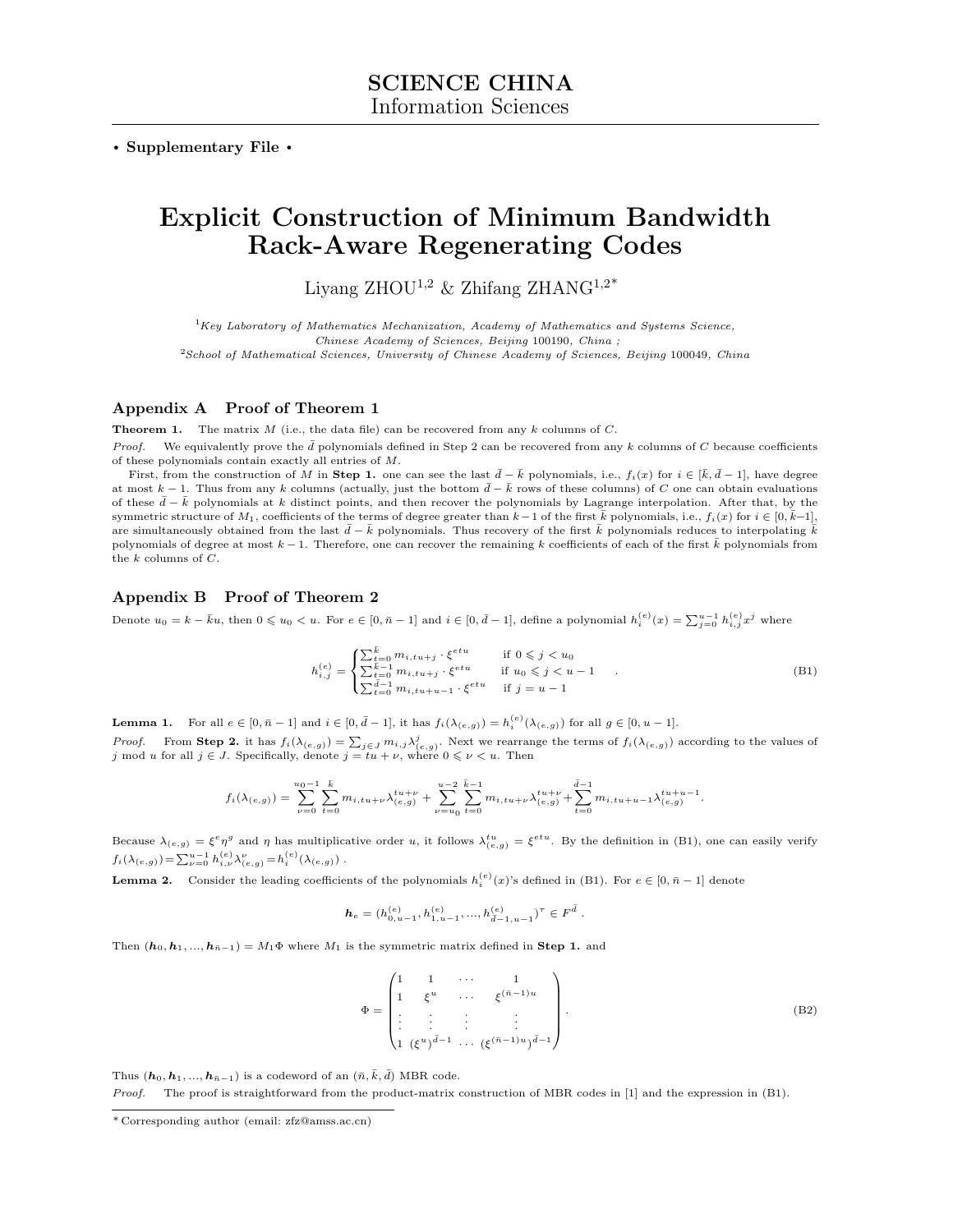**Theorem 2.** Any single node failure (i.e., any column of C) can be recovered by downloading  $\beta = 1$  symbol from each of  $\bar{d}$  helper racks in addition to the transmission within the rack containing the failed node.

*Proof.* Suppose the node  $(e^*, g^*)$  fails and the  $\bar{d}$  helper racks are  $e_1, ..., e_{\bar{d}} \in [0, \bar{n} - 1] - \{e^*\}$ . It suffices to prove the column indexed by  $(e^*, g^*)$  in C can be computed from the  $u-1$  columns indexed by  $\{(e^*, g): 0 \leq g \leq u-1, g \neq g^*\}$  and  $\bar{d}$  symbols each of which is a linear combination of the entries of the punctured code  $C_{e_i}$  for  $i \in [d]$ . Actually, from the MBR code proved in Lemma [2,](#page-0-1)  $h_{e^*}$  can be recovered from  $\bar{d}$  symbols  $\lambda_{e^*}^{\tau}h_{e_i}$ ,  $1 \leqslant i \leqslant \bar{d}$ , where  $\lambda_{e^*}^{\tau} = (1, \xi^{e^*u}, (\xi^{e^*u})^2, ..., (\xi^{e^*u})^{\bar{d}-1})$ . Then by Lemma [1](#page-0-2) and Lagrange interpolation,  $h_{e_i}$  can be expressed as a linear combination of the u columns of  $C_{e_i}$  for  $1 \leqslant i \leqslant \bar{d}$ . Therefore,  $h_{e^*}$  can be computed from  $\bar{d}$  symbols each of which is a linear combination of the entries of the punctured code  $C_{e_i}$  for  $i \in [d]$ . Again by Lemma [1](#page-0-2) and Lagrange interpolation, the erased column  $C_{(e^*,g^*)}$  is a linear combination of  $h_{e^*}$  and the remaining  $u-1$ columns of  $C_{e^*}$ , thus the theorem follows.

### Appendix C The systematic form of our MBRR code

Without loss of generality, let the first k nodes be the systematic nodes. Suppose  $k = \overline{k}u + u_0$  where  $0 \leq u_0 \leq u$ , so the systematic nodes are all the nodes from rack 0 to rack  $\bar{k}$  − 1 plus  $u_0$  nodes in rack  $\bar{k}$ . Denote the B data symbols as  $s_1, s_2, ..., s_B$ . Next we are to define the MBRR encoding map that maps  $(s_1, ..., s_B)$  to a  $\bar{d} \times n$  code matrix C such that the first k columns of C contain  $s_1, ..., s_B$ . For simplicity, let  $C_{[k]}$  denote the code matrix C restricted to the first k columns. Note that  $B = k\bar{d} - \frac{\bar{k}(\bar{k}-1)}{2}$ . It means  $C_{[k]}$  contain  $\frac{\bar{k}(\bar{k}-1)}{2}$  redundant symbols besides the B data symbols. The idea is to determine the redundant symbols from the B data symbols first and then recover the message matrix  $\tilde{M}$  by Theorem 1 such that  $\tilde{M}\Lambda = C$ . Thus the systematic encoding map is a composition of  $(s_1, ..., s_B) \to \tilde{M}$  and  $\tilde{M}\Lambda$ . Since  $\tilde{M}$  has the same structure as displayed in Fig. 1, the resulting code is still an MBRR code. The details are given below.

<span id="page-1-0"></span>First we place the B data symbols properly into  $C_{[k]}$  except  $\frac{\overline{k(k-1)}}{2}$  entries which are for the redundant symbols. Specifically, label the columns of C by  $(e, g) \in [0, \bar{n} - 1] \times [0, u - 1]$  and rows by  $i \in [0, \bar{d} - 1$  $e \in [0, \bar{k}-2]$  has redundant symbols in its *i*th row as  $i \in [e+1,\bar{k}-1]$ . The remaining positions are filled up with the data symbols in order. We illustrate the placement in Fig. [C1.](#page-1-0)



**Figure C1** An illustration of  $C_{[k]}$ . The shadowed positions are redundant symbols and the remaining positions are filled up with B data symbols in order.

Next we show the first  $k$  columns of  $C$  excluding the undetermined redundant symbols are sufficient to recover a message matrix  $\tilde{M}$  such that  $\tilde{M}$  has the same structure as displayed in Fig. 1 and  $\tilde{M}\Lambda = C$ . The key step is to recover the symmetric matrix  $\tilde{M}_1$ . By Lemma [1](#page-0-2) we know the code symbols in each row within each rack actually coincides with a local polynomial of degree at most  $u-1$ . Here we denote the local polynomial by  $\tilde{h}_i^{(e)}(x)$ . From Fig. [C1](#page-1-0) one can see that for  $e \in [0, \bar{k}-1]$ , rack e has no redundant symbols in its ith row for  $i \in [0, e] \cup [\bar{k}, \bar{d} - 1]$ , namely, these rows are already known from the data symbols. As a result, one can interpolate the local polynomials  $\tilde{h}^{(e)}_i(x)$  and obtain the leading coefficients  $\tilde{h}^{(e)}_{i,u-1}$ . These recovered  $\tilde{h}^{(e)}_{i,u-1}$ 's are listed in the right side of [\(C2\)](#page-1-1). Moreover, suppose

<span id="page-1-2"></span>
$$
\tilde{M}_1 = \begin{pmatrix} \tilde{S} & \tilde{T} \\ \tilde{T}^{\tau} & 0 \end{pmatrix} , \tag{C1}
$$

where  $\tilde{S}$  is a  $\bar{k} \times \bar{k}$  symmetric matrix and  $\tilde{T}$  is a  $\bar{k} \times (\bar{d}-\bar{k})$  matrix. Then by Lemma [2](#page-0-1) it has

<span id="page-1-1"></span>
$$
\begin{pmatrix}\n\tilde{S} & \tilde{T} \\
\tilde{T}^{\tau} & 0\n\end{pmatrix}\n\begin{pmatrix}\n1 & 1 & \cdots & 1 \\
1 & \xi^{u} & \cdots & \xi^{(\bar{k}-1)u} \\
\vdots & \vdots & \ddots & \vdots \\
1 & (\xi^{u})^{\bar{d}-1} & \cdots & (\xi^{(\bar{k}-1)u})^{\bar{d}-1}\n\end{pmatrix} = \begin{pmatrix}\n\tilde{h}_{0,u-1}^{(0)} & \tilde{h}_{0,u-1}^{(1)} & \cdots & \tilde{h}_{0,u-1}^{(\bar{k}-2)} & \tilde{h}_{0,u-1}^{(\bar{k}-1)} \\
\ast & \tilde{h}_{1,u-1}^{(1)} & \cdots & \tilde{h}_{1,u-1}^{(\bar{k}-2)} & \tilde{h}_{1,u-1}^{(\bar{k}-1)} \\
\ast & \ast & \cdots & \vdots & \vdots \\
\ast & \ast & \cdots & \ast & \tilde{h}_{k-1,u-1}^{(\bar{k}-1)} \\
\tilde{h}_{k,u-1}^{(0)} & \tilde{h}_{k,u-1}^{(1)} & \cdots & \tilde{h}_{k,u-1}^{(\bar{k}-2)} & \tilde{h}_{k,u-1}^{(\bar{k}-1)} \\
\vdots & \vdots & \vdots & \vdots & \vdots \\
\tilde{h}_{\bar{d}-1,u-1}^{(0)} & \tilde{h}_{\bar{d}-1,u-1}^{(1)} & \cdots & \tilde{h}_{\bar{d}-1,u-1}^{(\bar{k}-2)} & \tilde{h}_{\bar{d}-1,u-1}^{(\bar{k}-1)}\n\end{pmatrix},
$$
\n(C2)

where on the right side of [\(C2\)](#page-1-1) only the leading coefficients that can be derived from the data symbols by now are written out and entries in the ∗ positions are viewed as unknowns. However, it is enough to recover  $\tilde{T}$  and  $\tilde{S}$  from the currently known leading